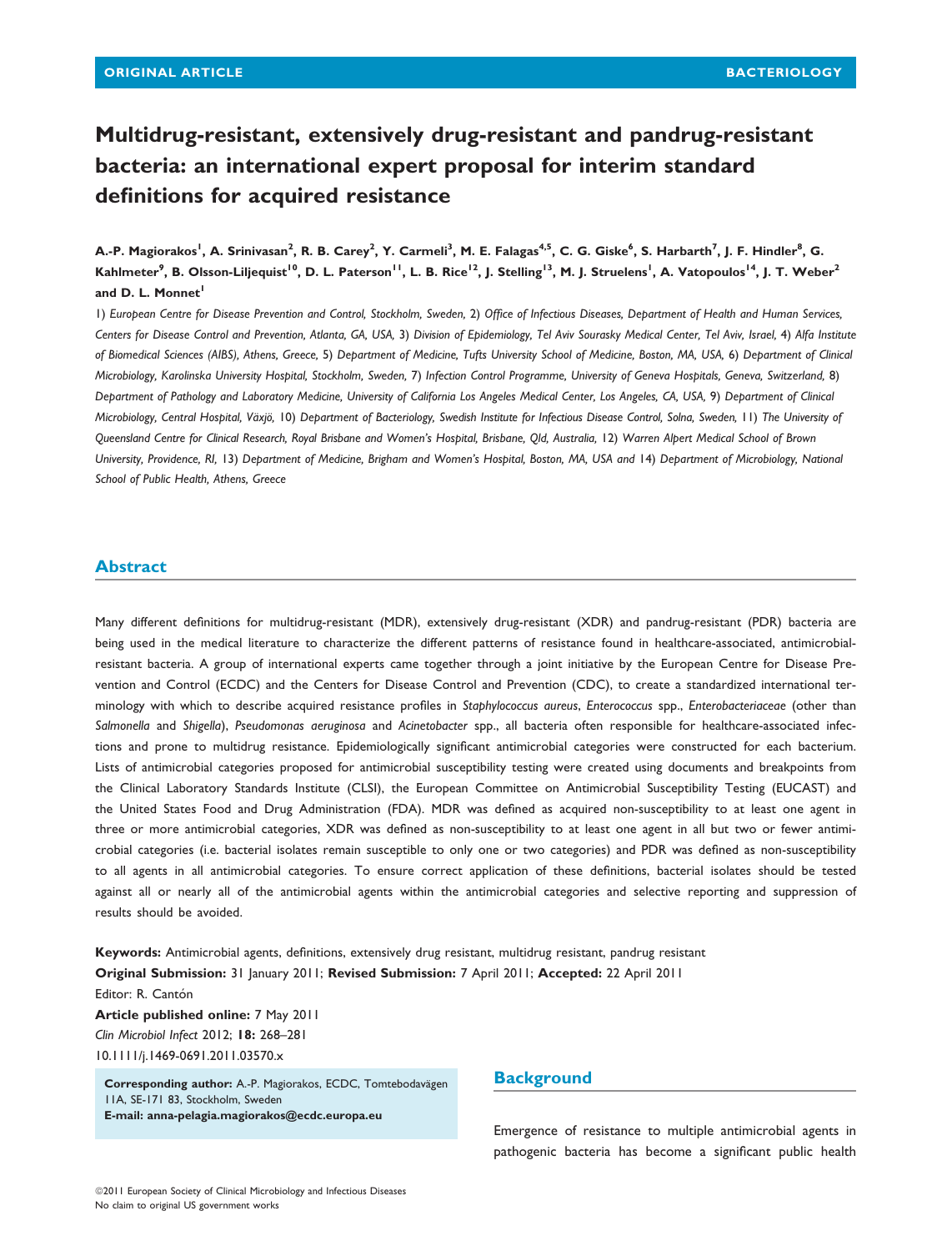threat as there are fewer, or even sometimes no, effective antimicrobial agents available for infections caused by these bacteria. Gram-positive and Gram-negative bacteria are both affected by the emergence and rise of antimicrobial resistance. As this problem continues to grow, harmonized definitions with which to describe and classify bacteria that are resistant to multiple antimicrobial agents are needed, so that epidemiological surveillance data can be reliably collected and compared across healthcare settings and countries. In the strictest sense, multidrug-resistant organisms (MDROs) are labelled as such because of their in vitro resistance to more than one antimicrobial agent. Infections with MDROs can lead to inadequate or delayed antimicrobial therapy, and are associated with poorer patient outcomes [1–4]. Of the MDROs, highly-resistant Gram-negative bacteria (e.g. multidrug-resistant carbapenemase-producing Klebsiella pneumoniae and Acinetobacter spp.) require special mention; these organisms can be resistant to all currently available antimicrobial agents or remain susceptible only to older, potentially more toxic agents such as the polymyxins, leaving limited and suboptimal options for treatment [5–7]. The problem of increasing antimicrobial resistance is even more threatening when considering the very limited number of new antimicrobial agents that are in development [8,9].

No consensus has yet been reached on the definition and use of terms such as 'multidrug-resistant', 'extreme drug resistant', 'extensive, extensively or extremely drug resistant' (all XDR – in this document XDR refers to 'extensively drug-resistant') and 'pandrug-resistant' (PDR) [10–15], which characterize resistance in MDROs. This variability precludes reliable comparison of surveillance data for MDROs and consequently prevents the medical community from having a complete comprehension of the extent of the problem of antimicrobial resistance. Moreover, accurate information cannot be conveyed to the public and to policy makers about the rising threat of MDROs to public health [16–18]. Adopting standardized international terminology to define organisms that are resistant to a significant number of therapeutically active drugs would be an important step to improve the comparability of surveillance data for these organisms and to better assess their global, regional and local epidemiological importance and public health impact.

## Purpose

This document proposes definitions for MDR, XDR and PDR strains of pathogenic bacteria that are frequently found in healthcare settings (e.g. Staphylococcus aureus, Enterococcus

spp., Enterobacteriaceae, Pseudomonas aeruginosa and Acinetobacter spp.). By applying these definitions, clinical, reference and public health microbiology laboratories will use a common terminology for grading various antimicrobial resistance profiles. This will result in consistent reporting of comparable data that can reliably track trends of antimicrobial resistance locally, but also internationally. Moreover, the use of standard terminology will optimize epidemiological surveillance systems, facilitating the exchange of information between the medical community, public health authorities and policy makers in order to promote the prudent use of antimicrobials and other public health measures [19–21].

It is important to note that these definitions are meant for public health use and epidemiological purposes only. They are not intended to replace clinical judgment, to contribute to therapeutic decision-making or to offer guidance in infection control practices. These areas are beyond the scope of this document and remain the purview of clinical specialists and local and national health authorities. Similarly, these definitions do not represent and should not be construed to represent any agency determination of policy.

# Approaches to Creating Definitions for MDR, XDR and PDR

In a joint initiative by the European Centre for Disease Prevention and Control (ECDC) and the Centers for Disease Control and Prevention (CDC), a first meeting of experts was held in Stockholm in January 2008. The scope of the initial meeting was to create definitions for highlyresistant, multidrug-resistant bacteria associated with healthcare-associated infections. This group was later expanded to include additional experts in the diagnosis, therapy and surveillance of antimicrobial-resistant bacteria, all of whom are co-authors of this article. The expert group decided to concentrate on applying the definitions to S. aureus, Enterococcus spp., Enterobacteriaceae (other than Salmonella and Shigella), P. aeruginosa and Acinetobacter spp., because of the epidemiological significance, the emerging antimicrobial resistance and the importance of these bacteria within the healthcare system. Mycobacteria and other bacteria most commonly associated with community-acquired infections such as Streptococcus pneumoniae, Salmonella spp., Shigella spp. and Neisseria gonorrhoeae were excluded, as their resistance patterns have been previously discussed in the literature by separate groups of experts [22–25]. These definitions, however, can also be applied to these organisms in the future, if the respective expert groups wish to do so.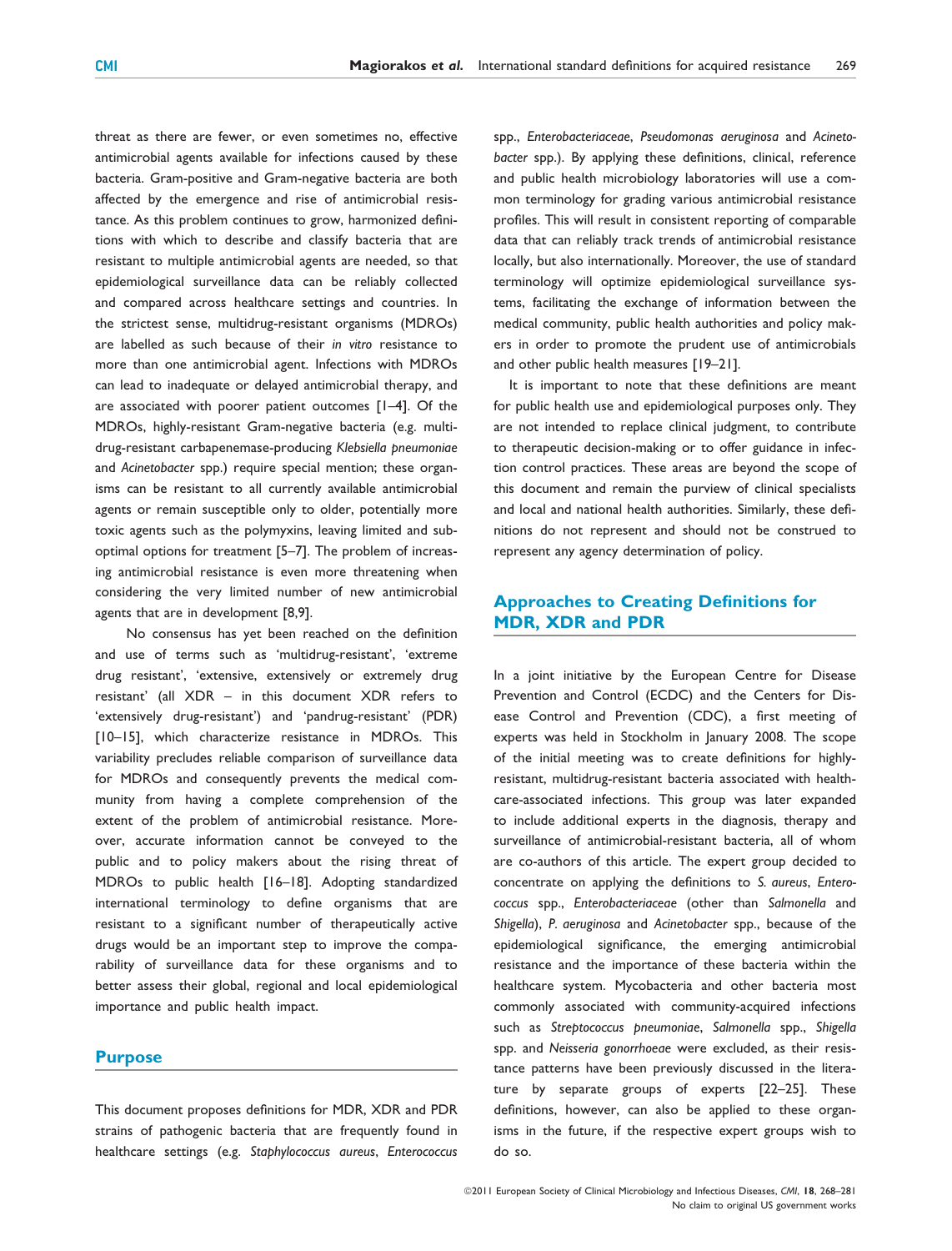A bacterial isolate was considered non-susceptible to an antimicrobial agent when it tested resistant, intermediate or non-susceptible when using clinical breakpoints as interpretive criteria, and not epidemiological cut-offs, provided by the European Committee on Antimicrobial Susceptibility Testing (EUCAST), the Clinical and Laboratory Standards Institute (CLSI) [26,27] and/or the US Food and Drug Administration (FDA). Only acquired antimicrobial resistance was taken into consideration in creating definitions for MDR, XDR and PDR; intrinsic resistance was not addressed. Lists were later created, however, with organisms within specific organism groups (e.g. the Enterobacteriaceae and Enterococcus spp.) that are intrinsically resistant to certain antimicrobial agents. This was done to ensure that these antimicrobial agents would not be taken into account when applying the definitions for these organisms.

After comments on the draft manuscript were circulated among the experts, the proposal for definitions of MDR, XDR and PDR bacteria was presented to the ECDC Advisory Forum, the official advisory body to the ECDC, in October and December 2008. Suggestions from the Advisory Forum were: (i) to post the proposed definitions on the internet for broad discussion, comments and further consultations by medical professional societies and other expert groups; (ii) to pilot-test the proposed definitions by analysing a database that contained an adequate number of antimicrobial resistant organisms; (iii) to convene a second ECDC Joint Expert Meeting for further review; and (iv) to present the final proposed definitions to the ECDC Advisory Forum.

In May 2009 and March 2010 the second and third ECDC Joint Expert Meetings were held in Helsinki, Finland, and Stockholm, Sweden, respectively, to further refine the definitions. Applying the definitions as a pilot-test on antimicrobial susceptibility databases was also discussed. Results from the analyses that were subsequently performed will be available as supporting information, but are not included in this document.

This draft version was put on the web for public comments from 22 July until 22 August 2010. The final proposed definitions were presented to the ECDC Advisory Forum on 30 September 2010.

# Previous Definitions Applied to Bacteria Resistant to Multiple Antimicrobial Agents

## MDR

In literal terms, MDR means 'resistant to more than one antimicrobial agent', but no standardized definitions for MDR have been agreed upon yet by the medical community. Many definitions are being used in order to characterize patterns

of multidrug resistance in Gram-positive and Gram-negative organisms [10,16,17,28,29]. The absence of specific definitions for MDR in clinical study protocols gives rise to data that are difficult to compare.

One of the methods used by various authors and authorities to characterize organisms as MDR is based on in vitro antimicrobial susceptibility test results, when they test 'resistant to multiple antimicrobial agents, classes or subclasses of antimicrobial agents' [10,16,17,30]. The definition most frequently used for Gram-positive [16,31–34] and Gram-negative [10,18,30,35–37] bacteria is 'resistant to three or more antimicrobial classes'. An overview of the variability of these definitions is provided in a comprehensive review of MDR in P. aeruginosa and A. baumannii by Falagas et al. [10], where the authors note that a sizeable number of studies do not propose any specific definitions for MDR, but the majority define MDR as 'resistant to three or more antimicrobial classes'.

Another method used to characterize bacteria as MDR, is when they are 'resistant to one key antimicrobial agent' [17,38]. These bacterial isolates may have public health importance due to resistance to only one key antimicrobial agent, but they often demonstrate cross or co-resistance to multiple classes of antimicrobials, which makes them MDR. Creating an acronym for a bacterium based on its resistance to a key antimicrobial agent (e.g. methicillin resistance in S. aureus, i.e. MRSA) immediately highlights its epidemiological significance; the advantage of using this approach for surveillance purposes is that it can be easily applied.

### XDR

Bacteria that are classified as XDR are epidemiologically significant due not only to their resistance to multiple antimicrobial agents, but also to their ominous likelihood of being resistant to all, or almost all, approved antimicrobial agents. In the medical literature XDR has been used as an acronym for several different terms such as 'extreme drug resistance', 'extensive drug resistance', 'extremely drug resistant' and 'extensively drug resistant' [12,15,39,40].

Initially, the term XDR was created to describe extensively drug-resistant Mycobacterium tuberculosis (XDR MTB) and was defined as 'resistance to the first-line agents isoniazid and rifampicin, to a fluoroquinolone and to at least one of the three-second-line parenteral drugs (i.e. amikacin, kanamycin or capreomycin)' [41,42]. Subsequent to this, definitions for strains of non-mycobacterial bacteria that were XDR were constructed according to the principle underlying this definition for XDR MTB (i.e. describing a resistance profile that compromised most standard antimicrobial regimens). Two sets of criteria have mainly been used to characterize bacteria as XDR. The first is based on the number of antimi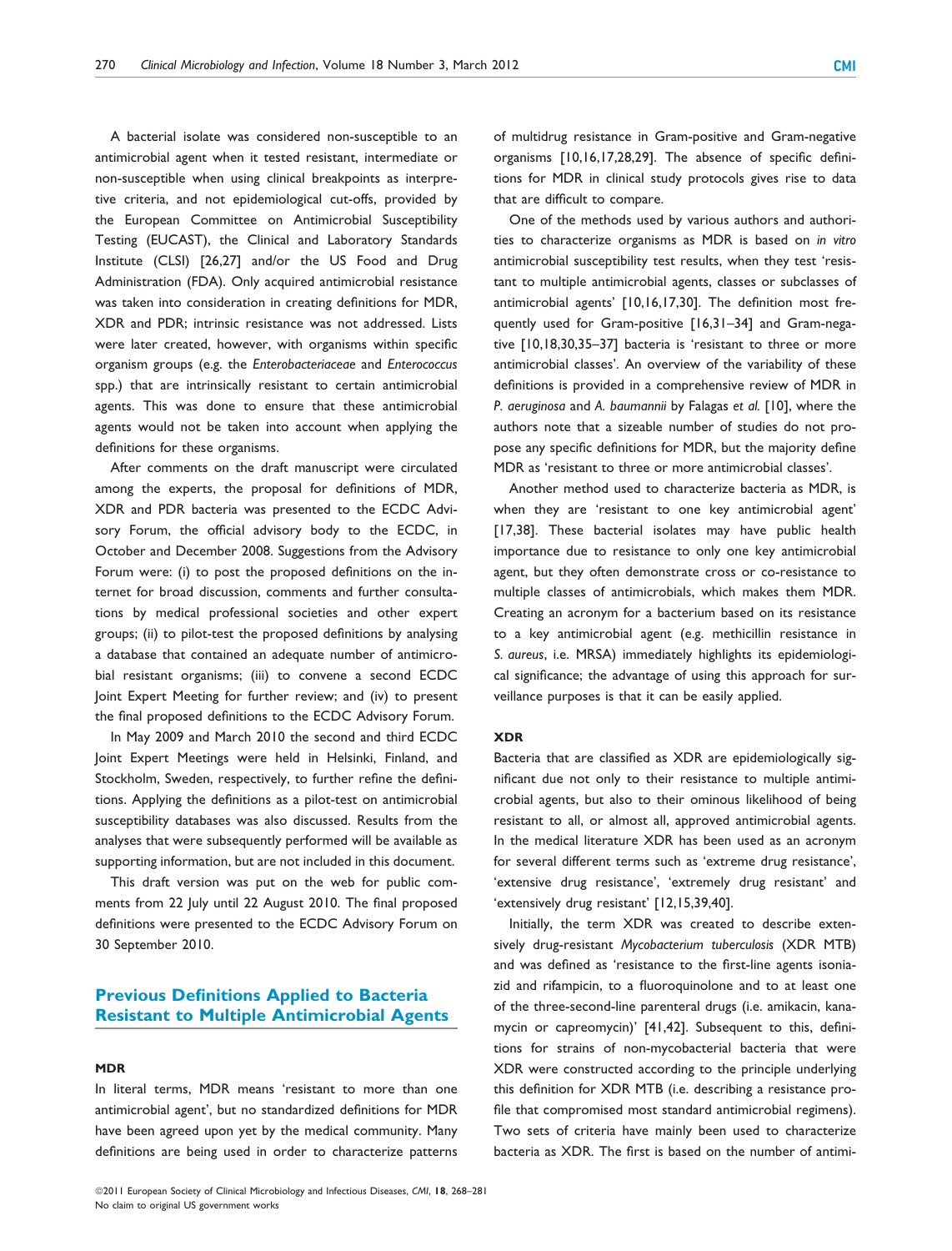crobials or classes or subclasses to which a bacterium is resistant, and the second on whether they are 'resistant to one or more key antimicrobial agents' [16,17,38].

## PDR

From the Greek prefix 'pan', meaning 'all', pandrug resistant (PDR) means 'resistant to all antimicrobial agents'. Defini-

TABLE 1. Staphylococcus aureus; antimicrobial categories and agents used to define MDR, XDR and PDR (worksheet for categorizing isolates)

|                                                          |                                       | <b>Results of antimicrobial</b><br>susceptibility testing |
|----------------------------------------------------------|---------------------------------------|-----------------------------------------------------------|
| <b>Antimicrobial category</b>                            | <b>Antimicrobial agent</b>            | (S or NS)                                                 |
| Aminoglycosides                                          | Gentamicin                            |                                                           |
| Ansamycins                                               | Rifampin/rifampicin                   |                                                           |
| Anti-MRSA cephalosporins                                 | Ceftaroline                           |                                                           |
| Anti-staphylococcal<br>$\beta$ -lactams (or cephamycins) | Oxacillin (or cefoxitin) <sup>a</sup> |                                                           |
| Fluoroquinolones                                         | Ciprofloxacin                         |                                                           |
|                                                          | Moxifloxacin                          |                                                           |
| Folate pathway inhibitors                                | Trimethoprim-<br>sulphamethoxazole    |                                                           |
| <b>Fucidanes</b>                                         | Fusidic acid                          |                                                           |
| Glycopeptides                                            | Vancomycin                            |                                                           |
|                                                          | Teicoplanin                           |                                                           |
|                                                          | Telavancin                            |                                                           |
| Glycylcyclines                                           | Tigecycline                           |                                                           |
| Lincosamides                                             | Clindamycin                           |                                                           |
| Lipopeptides                                             | Daptomycin                            |                                                           |
| Macrolides                                               | Erythromycin                          |                                                           |
| Oxazolidinones                                           | Linezolid                             |                                                           |
| Phenicols                                                | Chloramphenicol                       |                                                           |
| Phosphonic acids                                         | Fosfomycin                            |                                                           |
| Streptogramins                                           | Quinupristin-<br>dalfopristin         |                                                           |
| Tetracyclines                                            | Tetracycline                          |                                                           |
|                                                          | Doxycycline                           |                                                           |
|                                                          | Minocycline                           |                                                           |

Criteria for defining MDR, XDR and PDR in S. aureus

MDR (one or more of these have to apply): (i) an MRSA is always considered MDR by virtue of being an MRSA, (ii) non-susceptible to  $\geq 1$  agent in  $\geq 3$  antimicrobial categories.

XDR: non-susceptible to  $\geq 1$  agent in all but  $\leq 2$  categories.

PDR: non-susceptible to all antimicrobial agents listed.

a Oxacillin or cefoxitin represents all other  $\beta$ -lactams (and cephamycins) and resistance to either of these predicts non-susceptibility to all categories of  $\beta$ -lactam antimicrobials listed in this document, with the exception of the anti-MRSA cephalosporins (i.e. all categories of penicillins, cephalosporins,  $\beta$ -lactamase inhibitors and carbapenems currently approved up until 25 January 2011).

http://www.ecdc.europa.eu/en/activities/diseaseprogrammes/ARHAI/Pages/public\_consultation\_clinical\_microbiology\_ infection\_article.aspx.

tions in the literature for PDR vary even though this term is etymologically exact and means that, in order for a particular species and a bacterial isolate of this species to be characterized as PDR, it must be tested and found to be resistant to all approved and useful agents. Examples of current definitions are: 'resistant to almost all commercially available antimicrobials', 'resistant to all antimicrobials routinely tested'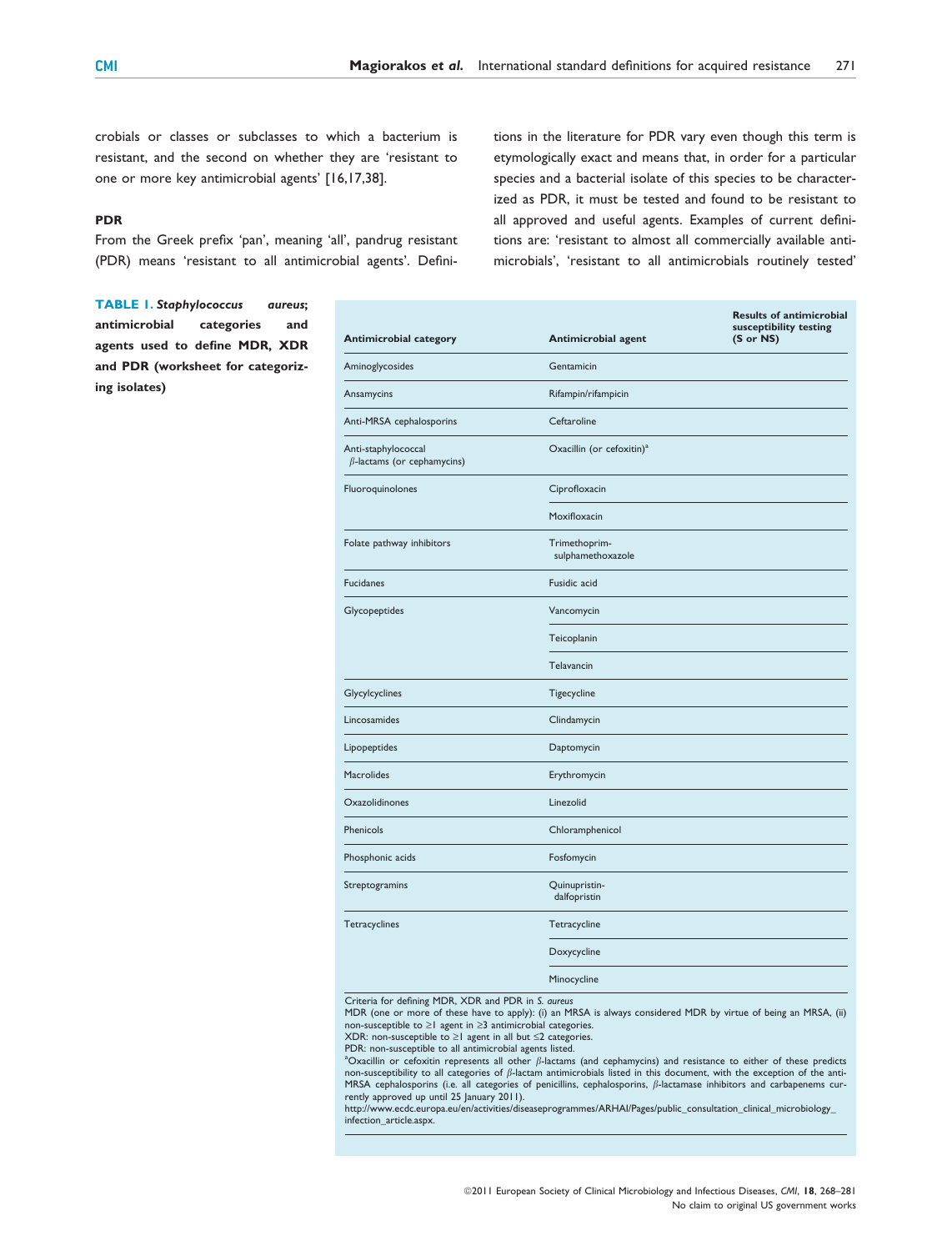| <b>Antimicrobial</b><br>category         | <b>Antimicrobial agent</b>                    | <b>Results of</b><br>antimicrobial<br>susceptibility<br>testing (S or NS) | <b>Species with</b><br>intrinsic resistance<br>to antimicrobial<br>categories $(51)^a$ |
|------------------------------------------|-----------------------------------------------|---------------------------------------------------------------------------|----------------------------------------------------------------------------------------|
| Aminoglycosides<br>(except streptomycin) | Gentamicin (high level)                       |                                                                           |                                                                                        |
| Streptomycin                             | Streptomycin (high level)                     |                                                                           |                                                                                        |
| Carbapenems                              | Imipenem<br>Meropenem<br>Doripenem            |                                                                           | Enterococcus faecium                                                                   |
| Fluoroquinolones                         | Ciprofloxacin<br>Levofloxacin<br>Moxifloxacin |                                                                           |                                                                                        |
| Glycopeptides                            | Vancomycin<br>Teicoplanin                     |                                                                           |                                                                                        |
| Glycylcyclines                           | Tigecycline                                   |                                                                           |                                                                                        |
| Lipopeptides                             | Daptomycin                                    |                                                                           |                                                                                        |
| Oxazolidinones                           | Linezolid                                     |                                                                           |                                                                                        |
| <b>Penicillins</b>                       | Ampicillin                                    |                                                                           |                                                                                        |
| Streptogramins                           | Quinupristin-dalfopristin                     |                                                                           | <b>Enterococcus</b> faecalis                                                           |
| Tetracycline                             | Doxycycline<br>Minocycline                    |                                                                           |                                                                                        |

<sup>a</sup>When a species has intrinsic resistance to an antimicrobial category, that category must be removed from the list in this table prior to applying the criteria for the definitions and should not be counted when calculating the number of

http://www.ecdc.europa.eu/en/activities/diseaseprogrammes/ARHAI/Pages/public\_consultation\_clinical\_microbiology\_

TABLE 2. Enterococcus spp.; antimicrobial categories and agents used to define MDR, XDR and PDR (worksheet for categorizing isolates)

and 'resistant to all antibiotic classes available for empirical treatment' [10,43,44], making the definition of PDR subject to inconsistent use and liable to potential misinterpretation of data.

XDR: non-susceptible to  $\geq 1$  agent in all but  $\leq 2$  categories. PDR: non-susceptible to all antimicrobial agents listed.

categories to which the bacterial isolate is non-susceptible.

infection\_article.aspx.

## Considerations in Creating the Definitions

Initially, the expert group agreed that three issues needed to be addressed to develop the definitions: (i) how to create antimicrobial 'categories' that would be epidemiologically meaningful; (ii) how to select the antimicrobial categories and antimicrobial agents to be tested for each relevant bacterium; and (iii) how to define resistance within an antimicrobial category.

#### Creating antimicrobial categories

There has been no standard approach for determining the types, classes or groups of antimicrobial agents that should be used when defining MDR, XDR and PDR. Frequently,

chemical structures for antimicrobial classes (e.g. cephalosporins) [45–47], antimicrobial subclasses, (e.g. third-generation cephalosporins) [48] or specific antimicrobial agents (e.g. ceftazidime) [49,50] have been used to define these terms. This approach is not always conclusive and makes it difficult to compare results between studies. The expert group, therefore, constructed 'antimicrobial categories' for each of the organisms or organism groups with the intent of placing antimicrobial agents into more therapeutically relevant groups. These new categories are listed in Tables 1–5 together with the proposed antimicrobial agents relevant for antimicrobial susceptibility testing for each organism or organism group.

# Defining antimicrobial categories and antimicrobial agents to be tested for each organism or organism group

Panels of lists of antimicrobial agents were developed for each organism or organism group, as proposed harmonized templates that could be used by clinical, reference and public health microbiology laboratories that perform in vitro antimicrobial susceptibility testing, and wish to identify MDR,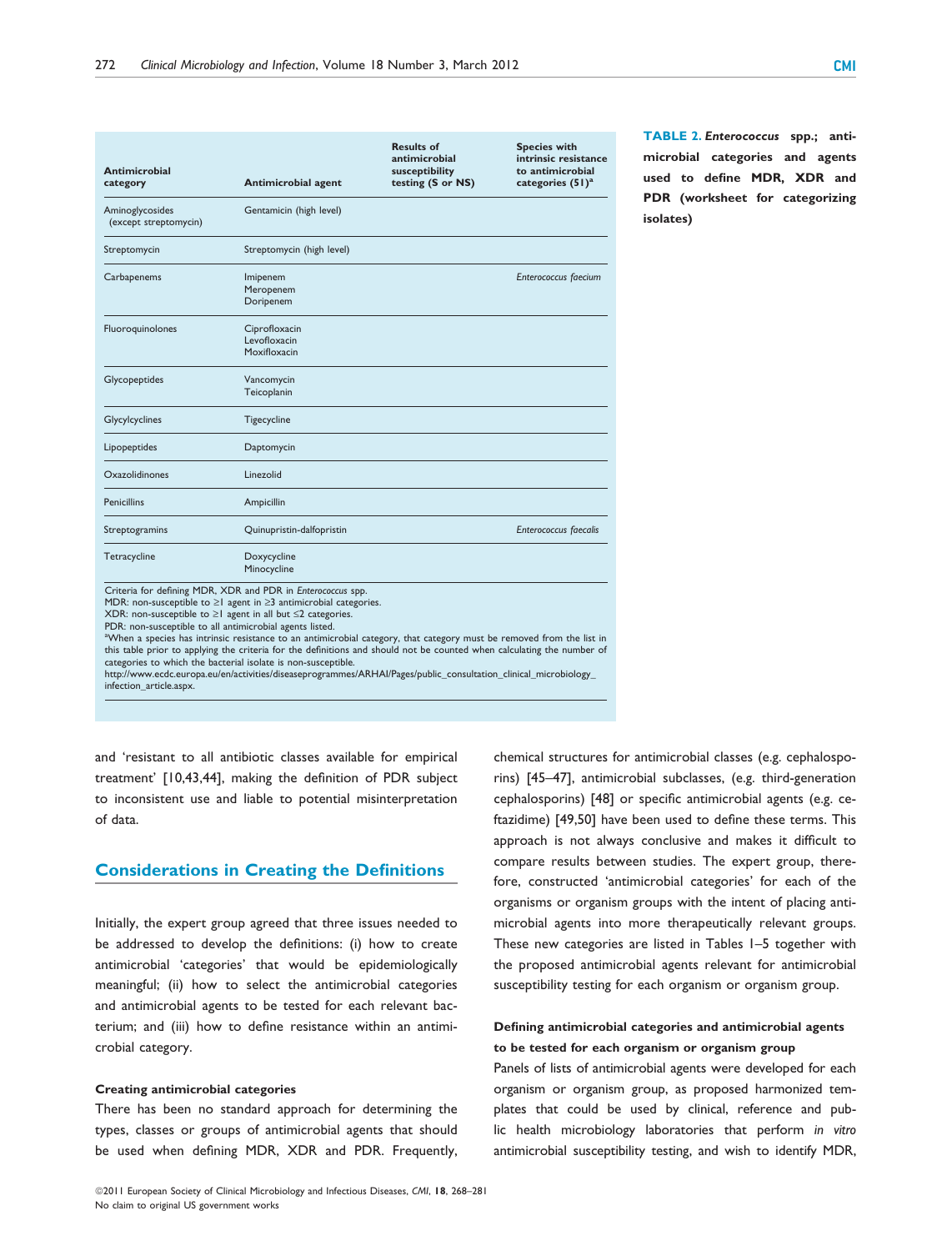| <b>Antimicrobial category</b>                                                     | <b>Antimicrobial agent</b>                                                                        | <b>Results of</b><br>antimicrobial<br>susceptibility<br>testing (S or NS) | Species with intrinsic resistance to<br>antimicrobial agents or categories $(51)^{a}$                                                                                                                                                                                                                             |
|-----------------------------------------------------------------------------------|---------------------------------------------------------------------------------------------------|---------------------------------------------------------------------------|-------------------------------------------------------------------------------------------------------------------------------------------------------------------------------------------------------------------------------------------------------------------------------------------------------------------|
| Aminoglycosides                                                                   | Gentamicin                                                                                        |                                                                           | Providencia rettgeri (P. rettgeri), Providencia stuartii (P. stuartii)                                                                                                                                                                                                                                            |
|                                                                                   | Tobramycin                                                                                        |                                                                           | P. rettgeri, P. stuartii                                                                                                                                                                                                                                                                                          |
|                                                                                   | Amikacin                                                                                          |                                                                           |                                                                                                                                                                                                                                                                                                                   |
|                                                                                   | Netilmicin                                                                                        |                                                                           | P. rettgeri, P. stuartii                                                                                                                                                                                                                                                                                          |
| Anti-MRSA cephalosporins                                                          | Ceftaroline (approved only for<br>Escherichia coli, Klebsiella<br>pneumoniae, Klebsiella oxytoca) |                                                                           |                                                                                                                                                                                                                                                                                                                   |
| Antipseudomonal penicillins<br>+ $\beta$ -lactamase inhibitors                    | Ticarcillin-clavulanic acid                                                                       |                                                                           | Escherichia hermannii (E. hermanii)                                                                                                                                                                                                                                                                               |
|                                                                                   | Piperacillin-tazobactam                                                                           |                                                                           | E. hermanii                                                                                                                                                                                                                                                                                                       |
| Carbapenems                                                                       | Ertapenem                                                                                         |                                                                           |                                                                                                                                                                                                                                                                                                                   |
|                                                                                   | Imipenem                                                                                          |                                                                           |                                                                                                                                                                                                                                                                                                                   |
|                                                                                   | Meropenem                                                                                         |                                                                           |                                                                                                                                                                                                                                                                                                                   |
|                                                                                   | Doripenem                                                                                         |                                                                           |                                                                                                                                                                                                                                                                                                                   |
| Non-extended spectrum<br>cephalosporins; 1st and<br>2nd generation cephalosporins | Cefazolin                                                                                         |                                                                           | Citrobacter freundii (C. freundii), Enterobacter aerogenes<br>(E. aerogenes), Enterobacter cloacae (E. cloacae), Hafnia alvei<br>(H. alvei), Morganella morganii (M. morganii), Proteus penneri<br>(P. penneri), Proteus vulgaris (P. vulgaris), P. rettgeri, P. stuartii,<br>Serratia marcescens (S. marcescens) |
|                                                                                   | Cefuroxime                                                                                        |                                                                           | M. morganii, P. penneri, P. vulgaris, S. marcescens                                                                                                                                                                                                                                                               |
| Extended-spectrum<br>cephalosporins; 3rd and 4th                                  | Cefotaxime or ceftriaxone                                                                         |                                                                           |                                                                                                                                                                                                                                                                                                                   |
| generation cephalosporins                                                         | Ceftazidime                                                                                       |                                                                           |                                                                                                                                                                                                                                                                                                                   |
|                                                                                   | Cefepime                                                                                          |                                                                           |                                                                                                                                                                                                                                                                                                                   |
| Cephamycins                                                                       | Cefoxitin                                                                                         |                                                                           | C. freundii, E. aerogenes, E. cloacae, H. alvei                                                                                                                                                                                                                                                                   |
|                                                                                   | Cefotetan                                                                                         |                                                                           | C. freundii, E. aerogenes, E. cloacae, H. alvei                                                                                                                                                                                                                                                                   |
| Fluoroquinolones                                                                  | Ciprofloxacin                                                                                     |                                                                           |                                                                                                                                                                                                                                                                                                                   |
| Folate pathway inhibitors                                                         | Trimethoprim-sulphamethoxazole                                                                    |                                                                           |                                                                                                                                                                                                                                                                                                                   |
| Glycylcyclines                                                                    | Tigecycline                                                                                       |                                                                           | M. morganii, Proteus mirabilis (P. mirabilis),<br>P. penneri, P. vulgaris, P. rettgeri, P. stuartii                                                                                                                                                                                                               |
| Monobactams                                                                       | Aztreonam                                                                                         |                                                                           |                                                                                                                                                                                                                                                                                                                   |
| Penicillins                                                                       | Ampicillin                                                                                        |                                                                           | Citrobacter koseri (C. koseri), C. freundii, E. aerogenes, E. cloacae,<br>E. hermanii, H. alvei, Klebsiellae spp., M. morganii, P. penneri,<br>P. vulgaris, P. rettgeri, P. stuartii, S. marcescens                                                                                                               |
| Penicillins + $\beta$ -lactamase inhibitors                                       | Amoxicillin-clavulanic acid                                                                       |                                                                           | C. freundii, E. aerogenes, E. cloacae, H. alvei,<br>M. morganii, P. rettgeri, P. stuartii, S. marcescens                                                                                                                                                                                                          |
|                                                                                   | Ampicillin-sulbactam                                                                              |                                                                           | C. freundii, C. koseri, E. aerogenes, E. cloacae,<br>H. alvei, P. rettgeri, S. marcescens                                                                                                                                                                                                                         |
| Phenicols                                                                         | Chloramphenicol                                                                                   |                                                                           |                                                                                                                                                                                                                                                                                                                   |
| Phosphonic acids                                                                  | Fosfomycin                                                                                        |                                                                           |                                                                                                                                                                                                                                                                                                                   |
| Polymyxins                                                                        | Colistin                                                                                          |                                                                           | M. morganii, P. mirabilis, P. penneri, P. vulgaris,<br>P. rettgeri, P. stuartii, S. marcescens                                                                                                                                                                                                                    |

TABLE 3. Enterobacteriaceae; antimicrobial categories and agents used to define MDR, XDR and PDR (worksheet for categorizing isolates)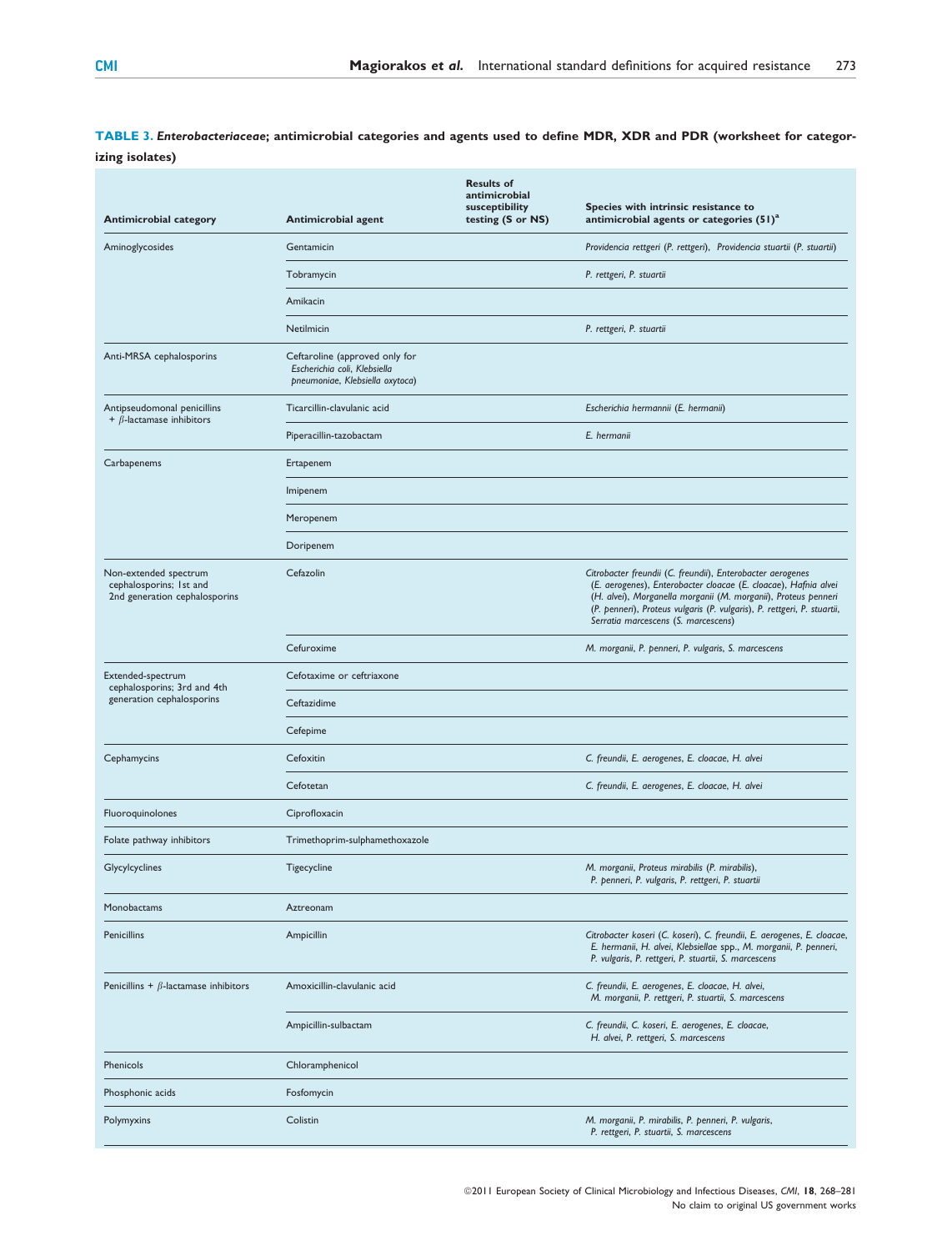# TABLE 3. Continued

| <b>Antimicrobial category</b>                                               | Antimicrobial agent | <b>Results of</b><br>antimicrobial<br>susceptibility<br>testing (S or NS) | Species with intrinsic resistance to<br>antimicrobial agents or categories $(51)^a$ |  |
|-----------------------------------------------------------------------------|---------------------|---------------------------------------------------------------------------|-------------------------------------------------------------------------------------|--|
| <b>Tetracyclines</b>                                                        | Tetracycline        |                                                                           | M. morganii, P. mirabilis, P. penneri, P. vulgaris, P. rettgeri, P. stuartii        |  |
|                                                                             | Doxycycline         |                                                                           | M. morganii, P. penneri, P. vulgaris, P. rettgeri, P. stuartii                      |  |
|                                                                             | Minocycline         |                                                                           | M. morganii, P. penneri, P. vulgaris, P. rettgeri, P. stuartii                      |  |
| $C \subseteq \{x, y, z\}$ is a sumply $N \cap D$ in $D \cap D$ if $x, y, z$ |                     |                                                                           |                                                                                     |  |

Criteria for defining MDR, XDR and PDR in *Enterobacteriaceae*<br>MDR: non-susceptible to ≥1 agent in ≥3 antimicrobial categories.

XDR: non-susceptible to  $\geq 1$  agent in all but  $\leq 2$  categories.

PDR: non-susceptible to all antimicrobial agents listed.

a When a species has intrinsic resistance to an antimicrobial agent or to the whole category, that agent or category must be removed from the list in this table prior to applying the criteria for the definitions and should not be counted when calculating the number of agents or categories to which the bacterial isolate is non-susceptible. http://www.ecdc.europa.eu/en/activities/diseaseprogrammes/ARHAI/Pages/public\_consultation\_clinical\_microbiology\_infection\_article.aspx.

| <b>Antimicrobial category</b>                                                                                                                                                                                                                                                                                                                                                                                                         | <b>Antimicrobial agent</b>  | <b>Results of antimicrobial</b><br>susceptibility testing<br>(S or NS) |  |  |
|---------------------------------------------------------------------------------------------------------------------------------------------------------------------------------------------------------------------------------------------------------------------------------------------------------------------------------------------------------------------------------------------------------------------------------------|-----------------------------|------------------------------------------------------------------------|--|--|
| Aminoglycosides                                                                                                                                                                                                                                                                                                                                                                                                                       | Gentamicin                  |                                                                        |  |  |
|                                                                                                                                                                                                                                                                                                                                                                                                                                       | Tobramycin                  |                                                                        |  |  |
|                                                                                                                                                                                                                                                                                                                                                                                                                                       | Amikacin                    |                                                                        |  |  |
|                                                                                                                                                                                                                                                                                                                                                                                                                                       | <b>Netilmicin</b>           |                                                                        |  |  |
| Antipseudomonal carbapenems                                                                                                                                                                                                                                                                                                                                                                                                           | Imipenem                    |                                                                        |  |  |
|                                                                                                                                                                                                                                                                                                                                                                                                                                       | Meropenem                   |                                                                        |  |  |
|                                                                                                                                                                                                                                                                                                                                                                                                                                       | Doripenem                   |                                                                        |  |  |
| Antipseudomonal cephalosporins                                                                                                                                                                                                                                                                                                                                                                                                        | Ceftazidime                 |                                                                        |  |  |
|                                                                                                                                                                                                                                                                                                                                                                                                                                       | Cefepime                    |                                                                        |  |  |
| Antipseudomonal fluoroquinolones                                                                                                                                                                                                                                                                                                                                                                                                      | Ciprofloxacin               |                                                                        |  |  |
|                                                                                                                                                                                                                                                                                                                                                                                                                                       | Levofloxacin                |                                                                        |  |  |
| Antipseudomonal penicillins                                                                                                                                                                                                                                                                                                                                                                                                           | Ticarcillin-clavulanic acid |                                                                        |  |  |
| + $\beta$ -lactamase inhibitors                                                                                                                                                                                                                                                                                                                                                                                                       | Piperacillin-tazobactam     |                                                                        |  |  |
| Monobactams                                                                                                                                                                                                                                                                                                                                                                                                                           | Aztreonam                   |                                                                        |  |  |
| Phosphonic acids                                                                                                                                                                                                                                                                                                                                                                                                                      | Fosfomycin                  |                                                                        |  |  |
| Polymyxins                                                                                                                                                                                                                                                                                                                                                                                                                            | Colistin                    |                                                                        |  |  |
|                                                                                                                                                                                                                                                                                                                                                                                                                                       | Polymyxin B                 |                                                                        |  |  |
| Criteria for defining MDR, XDR and PDR in Pseudomonas aeruginosa<br>MDR: non-susceptible to $\geq$ l agent in $\geq$ 3 antimicrobial categories.<br>XDR: non-susceptible to $\geq$ l agent in all but $\leq$ 2 categories.<br>PDR: non-susceptible to all antimicrobial agents listed.<br>http://www.ecdc.europa.eu/en/activities/diseaseprogrammes/ARHAI/Pages/public_consultation_clinical_microbiology_<br>infection_article.aspx. |                             |                                                                        |  |  |

TABLE 4. Pseudomonas aeruginosa; antimicrobial categories and agents used to define MDR, XDR and PDR (worksheet for categorizing isolates)

XDR and PDR. These lists were designed to be as comprehensive as possible and reflect antimicrobial agents and testing practices currently used in most countries around the world.

These lists were developed in a stepwise fashion. The first step was to include the antimicrobial agents listed for each organism or organism group in the CLSI table of 'Suggested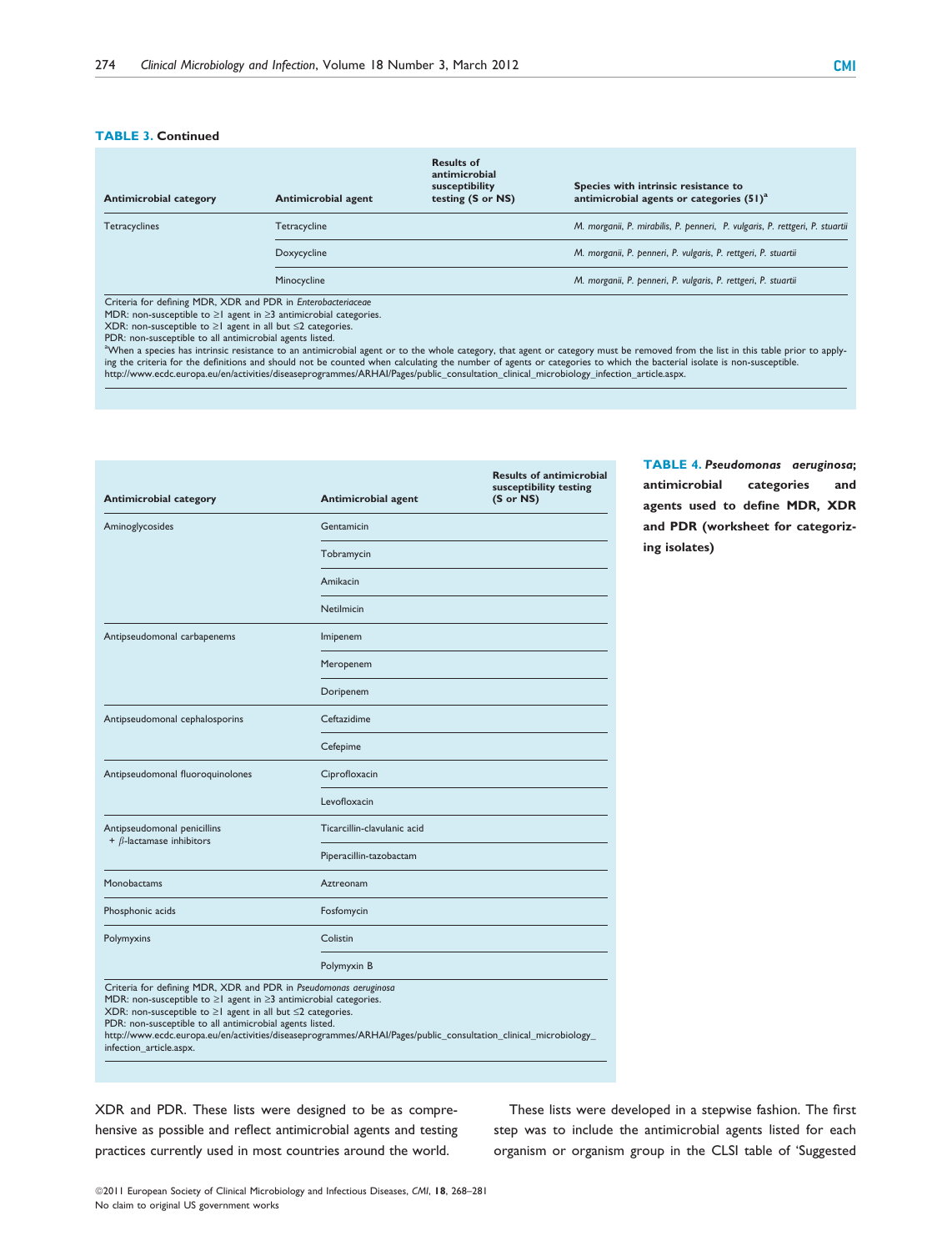TABLE 5. Acinetobacter spp.; antimicrobial categories and agents used to define MDR, XDR and PDR (worksheet for categorizing isolates)

| <b>Antimicrobial category</b>                                                                                                                                                                                                                                                      | <b>Antimicrobial agent</b>                                                                                       | <b>Results of antimicrobial</b><br>susceptibility testing<br>(S or NS) |
|------------------------------------------------------------------------------------------------------------------------------------------------------------------------------------------------------------------------------------------------------------------------------------|------------------------------------------------------------------------------------------------------------------|------------------------------------------------------------------------|
| Aminoglycosides                                                                                                                                                                                                                                                                    | Gentamicin                                                                                                       |                                                                        |
|                                                                                                                                                                                                                                                                                    | Tobramycin                                                                                                       |                                                                        |
|                                                                                                                                                                                                                                                                                    | Amikacin                                                                                                         |                                                                        |
|                                                                                                                                                                                                                                                                                    | Netilmicin                                                                                                       |                                                                        |
| Antipseudomonal carbapenems                                                                                                                                                                                                                                                        | Imipenem                                                                                                         |                                                                        |
|                                                                                                                                                                                                                                                                                    | Meropenem                                                                                                        |                                                                        |
|                                                                                                                                                                                                                                                                                    | Doripenem                                                                                                        |                                                                        |
| Antipseudomonal fluoroquinolones                                                                                                                                                                                                                                                   | Ciprofloxacin                                                                                                    |                                                                        |
|                                                                                                                                                                                                                                                                                    | Levofloxacin                                                                                                     |                                                                        |
| Antipseudomonal penicillins                                                                                                                                                                                                                                                        | Piperacillin-tazobactam                                                                                          |                                                                        |
| + $\beta$ -lactamase inhibitors                                                                                                                                                                                                                                                    | Ticarcillin-clavulanic acid                                                                                      |                                                                        |
| Extended-spectrum cephalosporins                                                                                                                                                                                                                                                   | Cefotaxime                                                                                                       |                                                                        |
|                                                                                                                                                                                                                                                                                    | Ceftriaxone                                                                                                      |                                                                        |
|                                                                                                                                                                                                                                                                                    | Ceftazidime                                                                                                      |                                                                        |
|                                                                                                                                                                                                                                                                                    | Cefepime                                                                                                         |                                                                        |
| Folate pathway inhibitors                                                                                                                                                                                                                                                          | Trimethoprim-sulphamethoxazole                                                                                   |                                                                        |
| Penicillins + $\beta$ -lactamase inhibitors                                                                                                                                                                                                                                        | Ampicillin-sulbactam                                                                                             |                                                                        |
| Polymyxins                                                                                                                                                                                                                                                                         | Colistin                                                                                                         |                                                                        |
|                                                                                                                                                                                                                                                                                    | Polymyxin B                                                                                                      |                                                                        |
| <b>Tetracyclines</b>                                                                                                                                                                                                                                                               | Tetracycline                                                                                                     |                                                                        |
|                                                                                                                                                                                                                                                                                    | Doxycycline                                                                                                      |                                                                        |
|                                                                                                                                                                                                                                                                                    | Minocycline                                                                                                      |                                                                        |
| Criteria for defining MDR, XDR and PDR in Acinetobacter spp.<br>MDR: non-susceptible to $\geq$ l agent in $\geq$ 3 antimicrobial categories.<br>XDR: non-susceptible to $\geq$ l agent in all but $\leq$ 2 categories.<br>PDR: non-susceptible to all antimicrobial agents listed. | http://www.ecdc.europa.eu/en/activities/diseaseprogrammes/ARHAI/Pages/public_consultation_clinical_microbiology_ |                                                                        |

infection\_article.aspx.

agents with FDA clinical indications that should be considered for routine testing and reporting by clinical microbiological laboratories' [26]. An antimicrobial agent was added or removed, based on recommendations included in EUCAST's Expert Rules [51] and also by applying specific inclusion and exclusion criteria. The inclusion criteria required that each antimicrobial agent: (i) was currently approved as an antibacterial agent in humans by the European Medicines Agency (EMA) or the FDA; and (ii) had breakpoints for the organism or organism group established by either EUCAST [51], CLSI [26] or the FDA. An antimicrobial agent was excluded from an organism/

organism group list if: (i) the organism or the whole organism group was intrinsically resistant to the agent; (ii) the agent achieved therapeutic concentrations only in urine (e.g. nitrofurantoin); or (iii) the organism exhibits widespread acquired resistance to the agent (e.g. penicillin for S. aureus). A noteworthy example of an antimicrobial agent that did not meet the criteria for inclusion is tigecycline, which does not have species-specific breakpoints for Acinetobacter spp. and was therefore, not included in Table 5.

Although this document does not address definitions for individual bacterial species that are intrinsically resistant to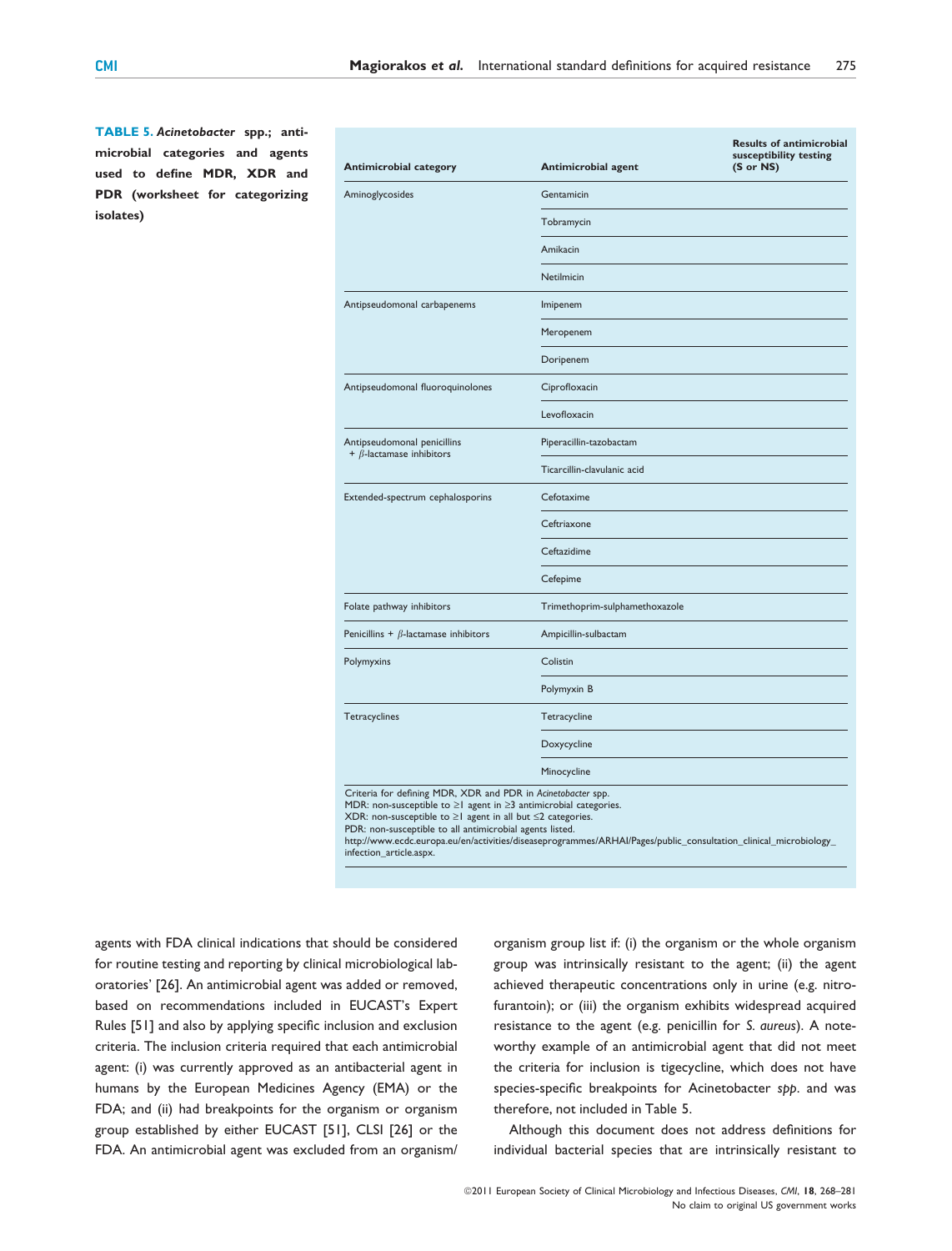| <b>Bacterium</b>                                                                                                                  | <b>MDR</b>                                                                                                       | <b>XDR</b>                                                                                                       | <b>PDR</b>                                                             |
|-----------------------------------------------------------------------------------------------------------------------------------|------------------------------------------------------------------------------------------------------------------|------------------------------------------------------------------------------------------------------------------|------------------------------------------------------------------------|
| Staphylococcus aureus                                                                                                             | The isolate is non-susceptible to at least I agent<br>in $\geq$ 3 antimicrobial categories listed in Table $I^a$ | The isolate is non-susceptible to at least I agent in all<br>but 2 or fewer antimicrobial categories in Table 1. | Non-susceptibility<br>to all agents in all<br>antimicrobial categories |
| The isolate is non-susceptible to at least I agent<br>Enterococcus spp.<br>in $\geq$ 3 antimicrobial categories listed in Table 2 |                                                                                                                  | The isolate is non-susceptible to at least I agent in all<br>but 2 or fewer antimicrobial categories in Table 2. | for each bacterium in<br>Tables 1-5                                    |
| Enterobacteriaceae                                                                                                                | The isolate is non-susceptible to at least I agent<br>in $\geq$ 3 antimicrobial categories listed in Table 3     | The isolate is non-susceptible to at least I agent in all<br>but 2 or fewer antimicrobial categories in Table 3. |                                                                        |
| Pseudomonas aeruginosa                                                                                                            | The isolate is non-susceptible to at least I agent<br>in $\geq$ 3 antimicrobial categories listed in Table 4     | The isolate is non-susceptible to at least I agent in all<br>but 2 or fewer antimicrobial categories in Table 4. |                                                                        |
| Acinetobacter spp.                                                                                                                | The isolate is non-susceptible to at least I agent<br>in $\geq$ 3 antimicrobial categories listed in Table 5     | The isolate is non-susceptible to at least I agent in all<br>but 2 or fewer antimicrobial categories in Table 5. |                                                                        |

TABLE 6. Definitions for multidrug-resistant (MDR), extensively drug-resistant (XDR) and pandrug-resistant (PDR) bacteria

<sup>a</sup>All MRSA isolates are defined as MDR because resistance to oxacillin or cefoxitin predicts non-susceptibility to all categories of  $\beta$ -lactam antimicrobials listed in this document, with the exception of the anti-MRSA cephalosporins (i.e. all categories of penicillins, cephalosporins,  $\beta$ -lactamase inhibitors and carbapenems currently approved up until 25 January 2011).

http://www.ecdc.europa.eu/en/activities/diseaseprogrammes/ARHAI/Pages/public\_consultation\_clinical\_microbiology\_infection\_article.aspx.



FIG. 1. Diagram showing the relationship of MDR, XDR and PDR to each other.

antimicrobial agents or categories, there are bacterial species within certain organism groups (i.e. the Enterococcus spp. and the Enterobacteriaceae) that are intrinsically resistant to one or more antimicrobial agents within a category or to all agents within a category. When applying the definitions for MDR, XDR and PDR to these organisms, those agents or categories will need to be removed and not included in the analysis. Therefore, a separate column was included in Tables 2 and 3 listing those organisms that have intrinsic resistance to the antimicrobial agent or category listed in that row [51].

Finally, available rules of partial or complete cross-resistance from EUCAST [51] and CLSI [26] were applied to the lists of antimicrobial agents in order to minimize the number of agents proposed for testing. An example of a rule for full cross-resistance is when an E. coli isolate is tested and found to be non-susceptible to ciprofloxacin, it is considered non-susceptible to all fluoroquinolones [51,52]. Similarly, a S. aureus isolate is considered non-susceptible to all lincosamides when it tests non-susceptible to clindamycin [51,53]. When rules of full cross-resistance could be applied to an antimicrobial category in Tables 1–5, one agent only from that category was proposed for antimicrobial susceptibility testing.

# Defining antimicrobial resistance within an antimicrobial category

In the definitions proposed for MDR and XDR in this document, a bacterial isolate is considered resistant to an antimicrobial category when it is 'non-susceptible to at least one agent in a category'. Thus, resistance of a bacterial isolate to only one agent within a category is proposed as a crude indicator of antimicrobial resistance to the entire category.

In support of this approach used by the National Healthcare Safety Network (NHSN) a bacterial isolate is considered resistant to a 'class' when it is resistant to one or more antimicrobial agents within that 'class' [17,30]. Thus, according to this definition, carbapenem resistance in Klebsiella spp. would be defined as 'resistance to imipenem or meropenem or ertapenem or doripenem'.

# Proposed Definitions for MDR, XDR and PDR

The definitions proposed for the characterization of bacterial isolates that are MDR, XDR or PDR are given in Table 6. For all three definitions, non-susceptibility refers to either a resistant, intermediate or non-susceptible result obtained from in vitro antimicrobial susceptibility testing.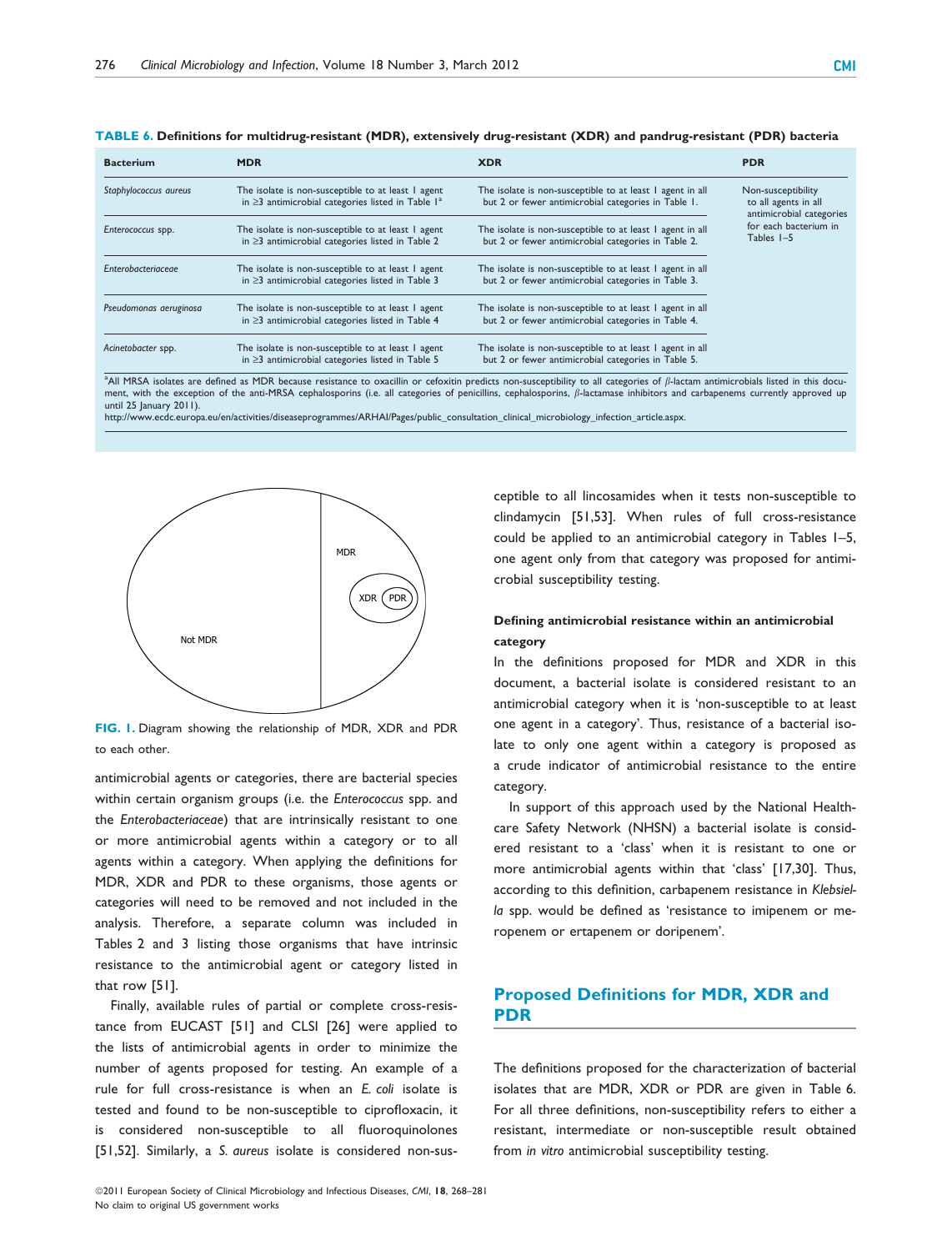| <b>Antimicrobial category</b>                               | <b>Antimicrobial agent</b>  | Isolate no. I<br>(PDF) | Isolate no. 2<br>(XDR) | Isolate no. 3<br>(MDR)    |
|-------------------------------------------------------------|-----------------------------|------------------------|------------------------|---------------------------|
| Aminoglycosides                                             | Gentamicin                  | $X^a$                  | $\times$               |                           |
|                                                             | Tobramycin                  | X                      | Ь                      |                           |
|                                                             | Amikacin                    | $\times$               |                        |                           |
|                                                             | Netilmicin                  | $\times$               |                        |                           |
| Antipseudomonal carbapenems                                 | Imipenem                    | $\times$               | $\times$               | $\times$                  |
|                                                             | Meropenem                   | $\times$               | $\times$               |                           |
|                                                             | Doripenem                   | X                      | $\times$               |                           |
| Antipseudomonal cephalosporins                              | Ceftazidime                 | $\mathsf X$            |                        | $\boldsymbol{\mathsf{X}}$ |
|                                                             | Cefepime                    | X                      | $\times$               |                           |
| Antipseudomonal fluoroquinolones                            | Ciprofloxacin               | X                      | $\times$               | $\times$                  |
|                                                             | Levofloxacin                | X                      |                        |                           |
| Antipseudomonal penicillins + $\beta$ -lactamase inhibitors | Piperacillin-tazobactam     | X                      |                        |                           |
|                                                             | Ticarcillin-clavulanic acid | $\times$               | $\times$               |                           |
| Monobactams                                                 | Aztreonam                   | $\times$               | $\mathsf X$            |                           |
| Phosphonic acids                                            | Fosfomycin                  | $\times$               |                        |                           |
| Polymyxins                                                  | Colistin                    | $\mathsf X$            |                        |                           |
|                                                             | Polymyxin B                 | X                      |                        |                           |

TABLE 7. Pseudomonas aeruginosa; examples of antimicrobial susceptibility profiles that fit MDR, XDR and PDR definitions; isolate no. 1 is PDR; isolate no. 2 is XDR and isolate no. 3 is MDR

Criteria for defining MDR, XDR and PDR in Pseudomonas aeruginosa

MDR: non-susceptible to  $\geq 1$  agent in  $\geq 3$  antimicrobial categories. XDR: non-susceptible to  $\geq 1$  agent in all but  $\leq 2$  categories.

PDR: non-susceptible to all antimicrobial agents listed.

 $A^2X$  = non-susceptible to the antimicrobial agent.

bAbsence of an 'X' means the antimicrobial agent was either 'susceptible' or 'not tested'.

http://www.ecdc.europa.eu/en/activities/diseaseprogrammes/ARHAI/Pages/public\_consultation\_clinical\_microbiology\_infection\_article.aspx.

MDR is defined as non-susceptibility to at least one agent in three or more antimicrobial categories. XDR is defined as non-susceptibility to at least one agent in all but two or fewer antimicrobial categories (i.e. bacterial isolates remain susceptible to only one or two categories). PDR is defined as non-susceptibility to all agents in all antimicrobial categories (i.e. no agents tested as susceptible for that organism). Thus, a bacterial isolate that is characterized as XDR will also be characterized as MDR. Similarly, a bacterial isolate would have to be XDR in order for it to be further defined as PDR. Fig. 1 illustrates that XDR is a subset of MDR, and PDR is a subset of XDR. Bacteria that are PDR carry the most absolute type of antimicrobial resistance possible, implying that there are no approved antimicrobial agents that have activity against these strains. One example is presented in Table 7 for P. aeruginosa. Fig. 2 shows additional examples

of possible antimicrobial susceptibility patterns that can fall under the definitions for MDR, XDR and PDR.

Within the definition for MDR, a unique rule was applied when defining antimicrobial resistance for a S. aureus isolate that is an MRSA. Finding an isolate resistant to oxacillin or cefoxitin predicts non-susceptibility to all categories of  $\beta$ -lactam antimicrobials listed in this document, with the exception of the anti-MRSA cephalosporins (i.e. all categories of penicillins, cephalosporins,  $\beta$ -lactamase inhibitors and carbapenems, currently approved up until 25 January 2011). An MRSA isolate thus will always be characterized as MDR because it meets the definition for MDR, 'non-susceptible to at least one antimicrobial agent in three or more categories'. A very broad spectrum of resistance is also implied when a bacterial isolate is characterized as XDR, because the proposed definition of XDR indicates that such strains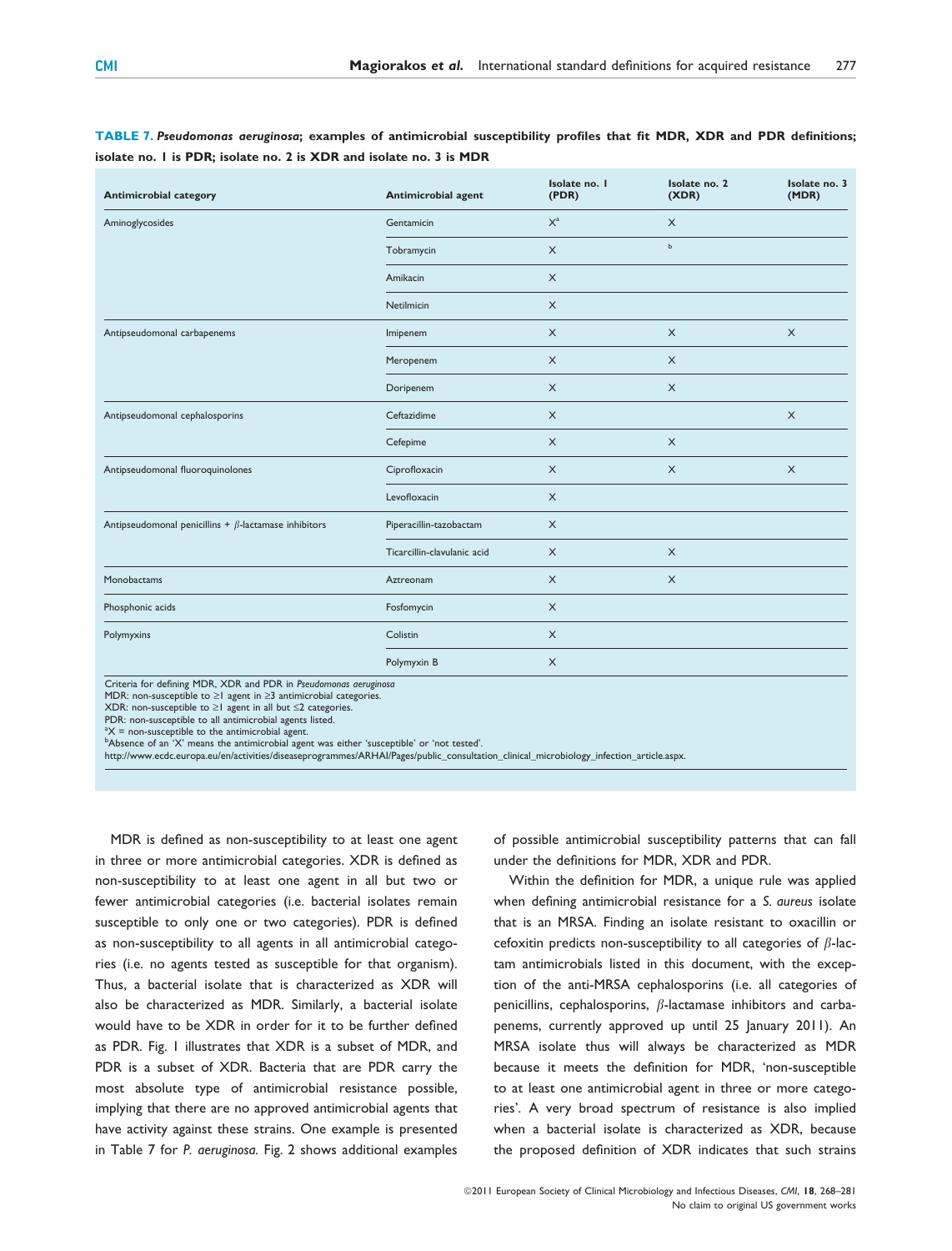

FIG. 2. Examples of 22 possible antimicrobial susceptibility patterns that can fall under the proposed definitions for MDR, XDR and PDR.  $\Box$ , the isolate is susceptible to all agents listed in category;  $\Box$ , the isolate is non-susceptible to some, but not all agents listed in category;  $\blacksquare$ , the isolate is non-susceptible to all agents listed in category;  $m$ , the isolate was not tested for susceptibility to any agent listed in this category.

are susceptible to only one or two categories of antimicrobial agents. In contrast to MDR and XDR, however, it is necessary to test every antimicrobial agent listed for the respective organism or organism group in Tables 1–5 in order to conclusively characterize a bacterial isolate as PDR.

# Applicability and Limitations of MDR, PDR and XDR Definitions

The proposed definitions can be applied to results obtained from antimicrobial susceptibility testing of bacterial isolates in any clinical, reference or public health microbiology laboratory. However, to apply the definitions correctly and to ensure their validity, certain conditions should be present.

It is important to note that overall a bacterial isolate will be considered non-susceptible to an antimicrobial agent or antimicrobial category, when it is found to be non-susceptible by using any of the available interpretative criteria established by EUCAST, CLSI or the FDA. Furthermore, for results to be compared between surveillance systems or facilities, it will be important to report details about the methods and interpretive criteria used for antimicrobial susceptibility testing along with the results from applying the definitions for MDR, XDR and PDR.

For these definitions to be valid and comparable they should be applied to databases that contain sufficiently large numbers of bacterial isolates that have been tested against all or nearly all of the antimicrobial agents within the antimicrobial categories listed in Tables 1–5. Laboratories that utilize selective reporting protocols must make sure that results from all the antimicrobial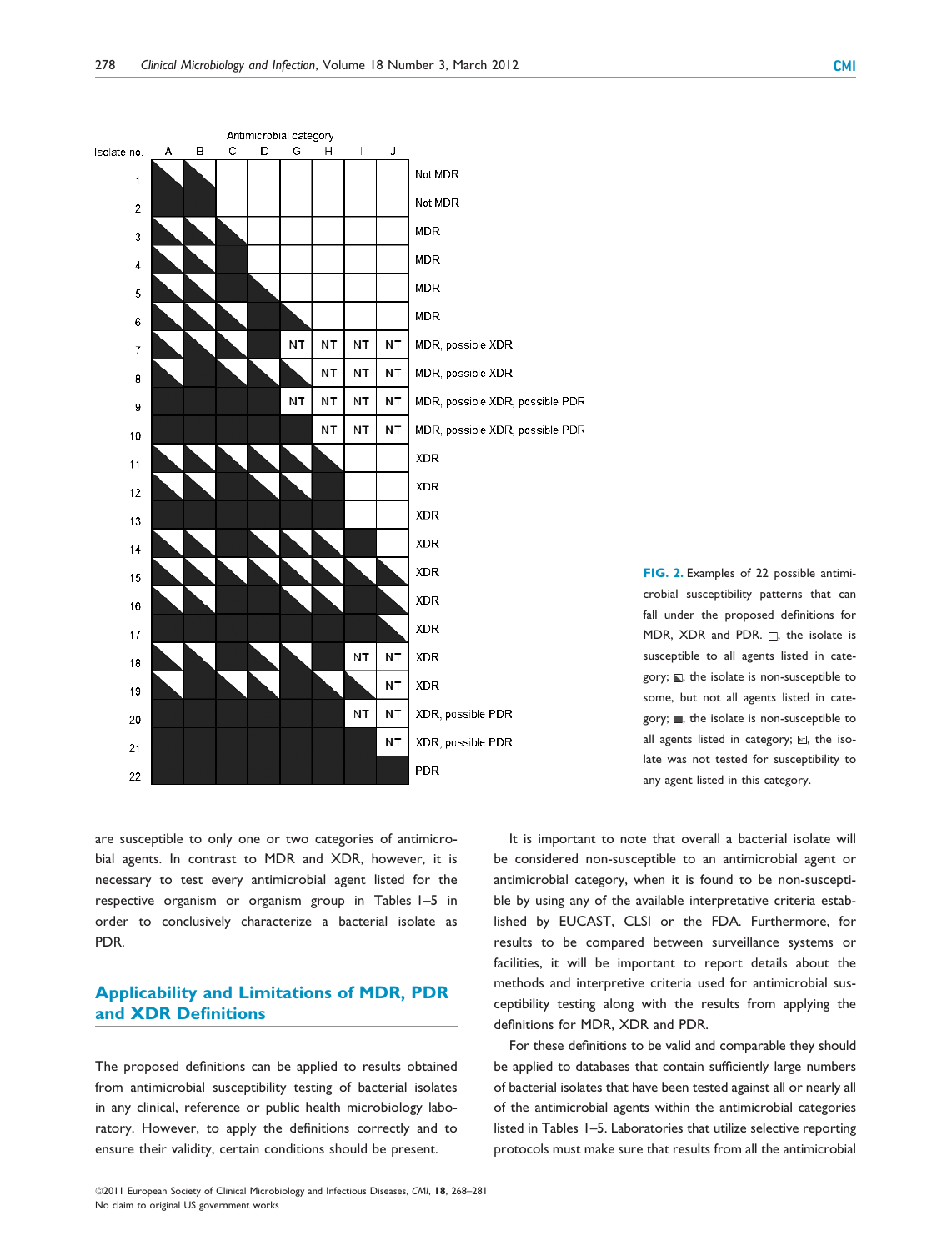agents tested are available for analysis, including those agents that might have been suppressed. When too few antimicrobial agents have been either tested or reported or both, there will be difficulties in applying the definitions and in particular, in reliably distinguishing XDR from PDR phenotypes [30]. In cases of incomplete testing, bacterial isolates can only be characterized as 'possible XDR' or 'possible PDR' and these results cannot be compared with other 'possible XDR','possible PDR' or confirmed XDR and PDR obtained from other studies. This problem cannot be circumvented by defining precise antimicrobial resistance profiles for the definitions of 'possible XDR' and 'possible PDR', because their characterization depends on which antimicrobial agents are tested and reported.

'Possible XDR' and 'possible PDR', however, should still be regarded as markers of extensive resistance and their use should be encouraged despite limitations in their interpretation.

When performing routine antimicrobial susceptibility testing on bacterial isolates in clinical microbiology laboratories, the limited number of agents generally tested will result in many MDR bacteria being categorized as 'possible XDR' or 'possible PDR'. This practical limitation underscores the necessity of testing an adequate number of antimicrobial agents, such as those suggested in Tables 1–5 in this document, in order to effectively apply the definitions. It also emphasizes the need to test additional agents beyond those routinely tested in an individual clinical microbiology laboratory when a 'possible XDR' or 'possible PDR' isolate is encountered. This additional testing might be carried out in the clinical microbiology laboratory by using a supplemental panel or by submitting the isolate to a reference laboratory to allow definitive classification of these bacteria.

When using 'MDR' as a measure of epidemiological or public health significance, it will be important to understand one of the limitations in the construction of the definition of MDR proposed in this document, which also exists for those definitions currently found in the literature. Bacterial isolates that are MDR will have many different resistance profiles because by definition, non-susceptible results for even a single agent in only three antimicrobial categories defines an organism as MDR. For example, two E. coli isolates, one resistant to trimethoprim-sulphamethoxazole, cefazolin and ciprofloxacin and the other to ertapenem, gentamicin and tigecycline, will both be characterized as MDR even though the agents are different. Further characterizing of resistance in bacteria that are MDR, based on the agents to which they are resistant, is beyond the scope of these definitions.

Moreover, it must be emphasized that although MDR is an important characterization of multidrug resistance, in this era of extreme resistance and despite differences in the

interpretation of MDR that can depend on geographical area and endemicity, countries should place high importance on monitoring resistant bacteria that are XDR and PDR because of their public health impact.

# **Conclusions**

Applying these definitions for MDR, XDR and PDR worldwide would allow comparability of data and promote better comprehension of the problem of highly antimicrobial-resistant bacteria. This has not been possible until now, not only due to the varied definitions that are being used, but also because of differences in the antimicrobial agents that are used for routine antimicrobial susceptibility testing in clinical, reference and public health microbiology laboratories. The proposed definitions for MDR, XDR and PDR present an opportunity for clinical microbiology laboratories to review and, if necessary, expand the number of antimicrobial agents routinely tested against various organisms and organism groups and to consider testing additional agents when a bacterial isolate is encountered that could be XDR and PDR. The list of antimicrobial agents found in Tables 1–5 can be used as a guide and it is important to note again that these lists are based on current information available from the CLSI, the EUCAST and the FDA together with the opinion of the Expert Group. These lists will need to be regularly reviewed and updated as new recommendations are made and as new antimicrobial agents are approved and become available for therapeutic use. As the title of the document indicates, these are interim definitions that, we hope, will provide some initial direction for clinicians, medical laboratory technicians and researchers alike. As the definitions are applied, we will learn more about their potential strengths, limitations and applications in various settings. These lessons learned will not only advance our understanding of drug-resistant bacteria, but will also help shape future iterations of these definitions.

Updates of this document will be posted, when performed, on the website of the European Centre for Disease Prevention and Control. For access to these updates and to download tables which can be used as worksheets, please go to: http://www.ecdc.europa.eu/en/activities/diseaseprogrammes/ ARHAI/Pages/public\_consultation\_clinical\_microbiology\_infection\_ article.aspx.

# Transparency Declaration

Y. Carmeli reports being a consultant for various pharmaceutical and diagnostic companies. M. E. Falagas reports sit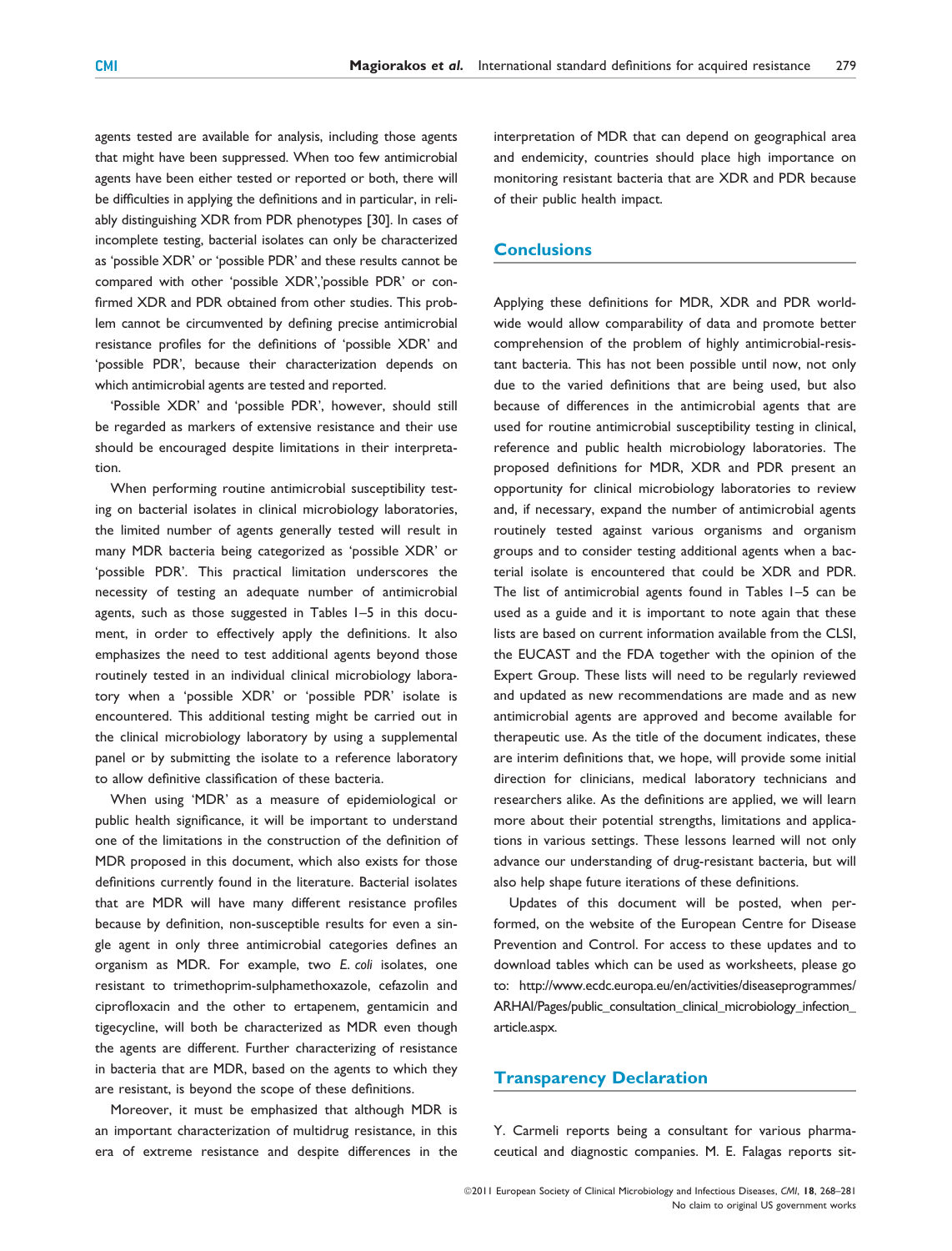ting on the advisory boards of Pfizer, Astellas, Bayer/Nectar pharmaceutical companies: Merck, AstraZeneca, Novartis, Cipla and Grunenthal. C. G. Giske has received consulting fees and speaker honoraria from Wyeth Pharmaceuticals. S. Harbarth has received consulting fees and speaker honoraria from DaVolterra, BioMerieux and Destiny Pharma. J. F. Hindler reports being a consultant for the Association of Public Health Laboratories, and a member of Forest Laboratories Microbiology Advisory Board. She has also received honoraria from: bioMerieux, Inc., BD Diagnostics and Siemens Healthcare Diagnostics. D. L. Paterson reports receiving consultancy fees from Leo Pharmaceuticals, Merck, AstraZeneca, Novartis, Johnson & Johnson and that his institution has received funds from Novartis. Louis B. Rice reports consulting agreements with Theradoc and with Tetrapase Pharmaceuticals and that he has received speaker honoraria from Pfizer in the last year. M. J. Struelens reports consultancies and advisory board participation in the last 3 years with Wyeth, Novartis and Biomérieux, and research and epidemiological survey grants to his previous institution from Pfizer, Novartis and Biomérieux. None of the authors have received any financial support for this work or has any affiliations associated with any conflicts of interest with this manuscript.

# **References**

- 1. Anderson DJ, Engemann JJ, Harrell LJ, Carmeli Y, Reller LB, Kaye KS. Predictors of mortality in patients with bloodstream infection due to ceftazidime-resistant Klebsiella pneumoniae. Antimicrob Agents Chemother 2006; 50: 1715–1720.
- 2. Cosgrove SE, Sakoulas G, Perencevich EN, Schwaber MJ, Karchmer AW, Carmeli Y. Comparison of mortality associated with methicillinresistant and methicillin-susceptible Staphylococcus aureus bacteremia: a meta-analysis. Clin Infect Dis 2003; 36: 53–59.
- 3. Roberts RR, Hota B, Ahmad I et al. Hospital and societal costs of antimicrobial-resistant infections in a Chicago teaching hospital: implications for antibiotic stewardship. Clin Infect Dis 2009; 49: 1175–1184.
- 4. Ibrahim EH, Sherman G, Ward S, Fraser VJ, Kollef MH. The influence of inadequate antimicrobial treatment of bloodstream infections on patient outcomes in the ICU setting. Chest 2000; 118: 146–155.
- 5. McGowan JJE. Resistance in nonfermenting gram-negative bacteria: multidrug resistance to the maximum. Am J Med 2006; 119 (suppl 1): 29–36.
- 6. Bonomo RA, Szabo D. Mechanisms of multidrug resistance in Acinetobacter species and Pseudomonas aeruginosa. Clin Infect Dis 2006; 43 (suppl 2): 49–56.
- 7. Pitout JDD, Laupland KB. Extended-spectrum [beta]-lactamase-producing Enterobacteriaceae: an emerging public-health concern. Lancet Infect Dis 2008; 8: 159–166.
- 8. European Centre for Disease Prevention and Control/European Medicines Agency. ECDC/EMEA joint technical report: the bacterial challenge: time to react.: European centre for disease prevention and control & European medicines agency, Stockholm, Sweden & London, United Kingdom, 2009.
- 9. Boucher HW, Talbot GH, Bradley JS et al. Bad bugs, no drugs: no ESKAPE! An update from the Infectious Diseases Society of America. Clin Infect Dis 2009; 48: 1–12.
- 10. Falagas ME, Koletsi PK, Bliziotis IA. The diversity of definitions of multidrug-resistant (MDR) and pandrug-resistant (PDR) Acinetobacter baumannii and Pseudomonas aeruginosa. J Med Microbiol 2006; 55: 1619–1629.
- 11. Goossens H. Susceptibility of multi-drug-resistant Pseudomonas aeruginosa in intensive care units: results from the European MYSTIC study group. Clin Microbiol Infect 2003; 9: 980–983.
- 12. Falagas ME, Karageorgopoulos DE. Pandrug resistance (PDR), extensive drug resistance (XDR), and multidrug resistance (MDR) among gram-negative bacilli: need for international harmonization in terminology. Clin Infect Dis 2008; 46: 1121–1122.
- 13. Apisarnthanarak A, Pinitchai U, Thongphubeth K, Yuekyen C, Warren DK, Fraser VJ. A multifaceted intervention to reduce pandrugresistant Acinetobacter baumannii colonization and infection in 3 intensive care units in a Thai tertiary care center: a 3-year study. Clin Infect Dis 2008; 47: 760–767.
- 14. Doi Y, Husain S, Potoski BA, McCurry KR, Paterson DL. Extensively drug-resistant Acinetobacter baumannii. Emerg Infect Dis 2009; 15: 980– 982.
- 15. Park YK, Peck KR, Cheong HS, Chung DR, Song JH, Ko KS. Extreme drug resistance in Acinetobacter baumannii infections in intensive care units, South Korea. Emerg Infect Dis 2009; 15: 1325–1327.
- 16. Cohen AL, Calfee D, Fridkin SK et al. Recommendations for metrics for multidrug-resistant organisms in healthcare settings: SHEA/ HICPAC Position paper. Infect Control Hosp Epidemiol 2008; 29: 901– 913.
- 17. Hidron AI, Edwards JR, Patel J et al. NHSN annual update: antimicrobial-resistant pathogens associated with healthcare-associated infections: annual summary of data reported to the National Healthcare Safety Network at the Centers for Disease Control and Prevention, 2006–2007. Infect Control Hosp Epidemiol 2008; 29: 996–1011.
- 18. Paterson David L, Doi Y. A step closer to extreme drug resistance (XDR) in gram-negative bacilli. Clin Infect Dis 2007; 45: 1179–1181.
- 19. Carmeli Y, Akova M, Cornaglia G et al. Controlling the spread of carbapenemase-producing Gram-negatives: therapeutic approach and infection control. Clin Microbiol Infect 2010; 16: 102–111.
- 20. The Alliance for Prudent use of Antibiotics. Executive summary: select findings, conclusions, and policy recommendations. Clin Infect Dis 2005; 41 (suppl 4): 224–227.
- 21. Jones RN, Masterton R. Determining the value of antimicrobial surveillance programs. Diagn Microbiol Infect Dis 2001; 41: 171–175.
- 22. Tapsall JW, Ndowa F, Lewis DA, Unemo M. Meeting the public health challenge of multidrug- and extensively drug-resistant Neisseria gonorrhoeae. Expert Rev Anti Infect Ther 2009; 7: 821–834.
- 23. Richter SS, Heilmann KP, Dohrn CL, Riahi F, Beekmann SE, Doern GV. Changing epidemiology of antimicrobial-resistant Streptococcus pneumoniae in the United States, 2004-2005. Clin Infect Dis 2009; 48: e23–e33.
- 24. Parry CM, Threlfall EJ. Antimicrobial resistance in typhoidal and nontyphoidal salmonellae. Curr Opin Infect Dis 2008; 21: 531–538, doi: 10.1097/QCO.0b013e32830f453a.
- 25. Hendriksen RS, Mikoleit M, Carlson VP et al. WHO Global Salm-Surv external quality assurance system for serotyping of Salmonella isolates from 2000 to 2007. J Clin Microbiol 2009; 47: 2729–2736.
- 26. Clinical and Laboratory Standards Institute. Performance standards for antimicrobial susceptibility testing; nineteenth informational supplement. CLSI document M100-S19, Wayne, Pa: Clinical and Laboratory Standards Institute, 2009; 29(3).
- 27. European Committee on Antimicrobial Susceptibility Testing (EU-CAST). Breakpoint tables for interpretation of MICs and zone diameters.